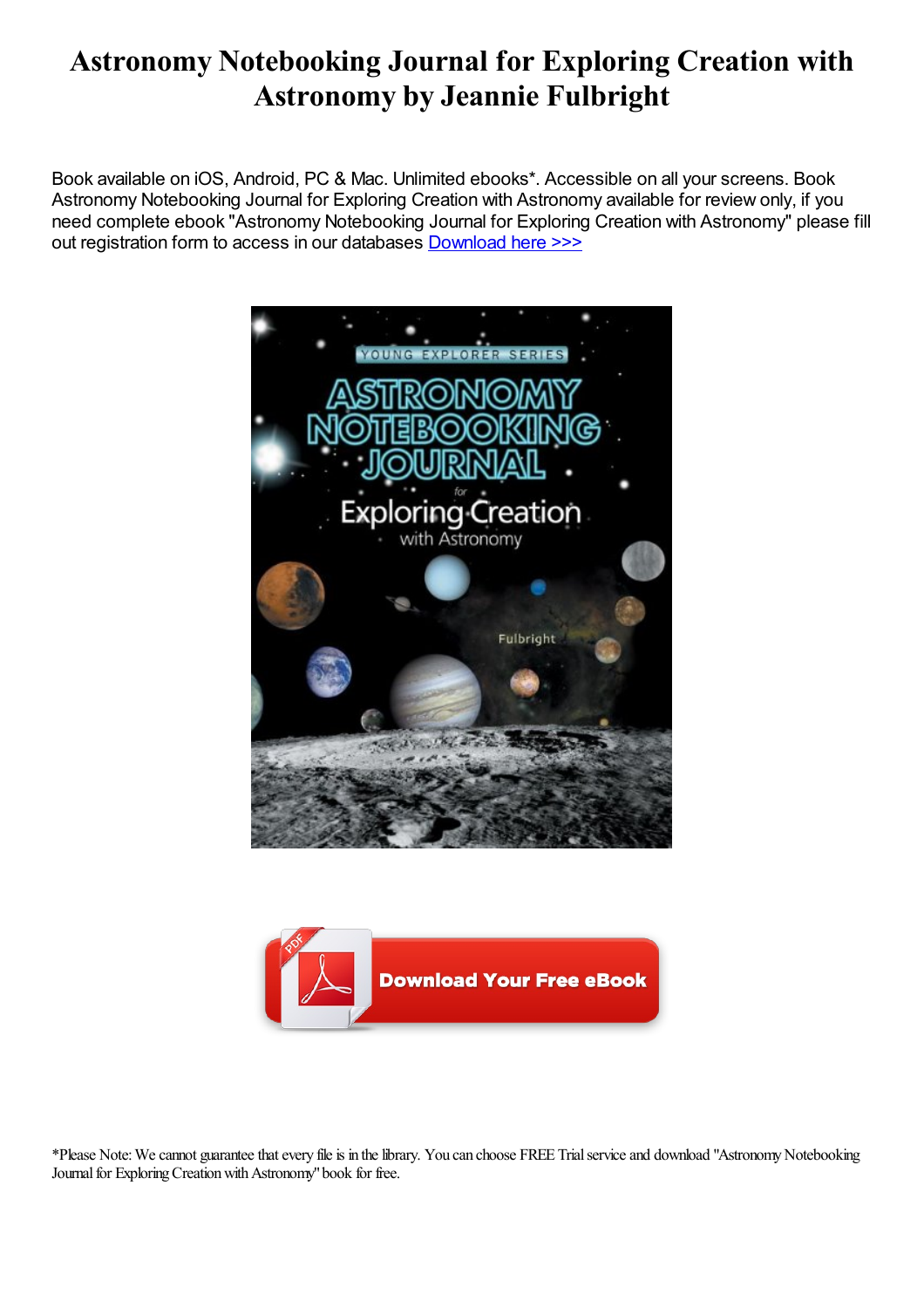### Book File Details:

Review: Everyone says - why get something like that? You can do it all yourself...First the ink and paper and time alone are worth it. The color and detail - not gonna be able to do to this quality on my own.The schedules in the front of the book. The ease of it all together and bound...This is worth buying if you are gonna try to up your science to the next...

Original title: Astronomy Notebooking Journal for Exploring Creation with Astronomy Series: Young Explorer (Apologia Educational Ministries) Spiral-bound: 158 pages Publisher: Apologia Educational Ministries; 1ST edition (June 14, 2010) Language: English ISBN-10: 193201294X ISBN-13: 978-1932012941 Product Dimensions:8.3 x 10.9 x 0.6 inches

File Format: pdf File Size: 16707 kB Book File Tags:

notebooking journal pdf,crossword puzzles pdf,astronomy pdf,activities pdf,apologia pdf,text pdf,science pdf,hands pdf,questions pdf,textbook pdf,homeschooling pdf,notebooks pdf,parent pdf,projects

Description: Complementing Exploring Creation with Astronomy, the Astronomy Notebooking Journal will provide everything your students need to complete their studies in astronomy. The Notebooking Journal serves as your childs individual notebook, providing a place for them to complete every assignment, record their experiments and display their work. These Notebooking...